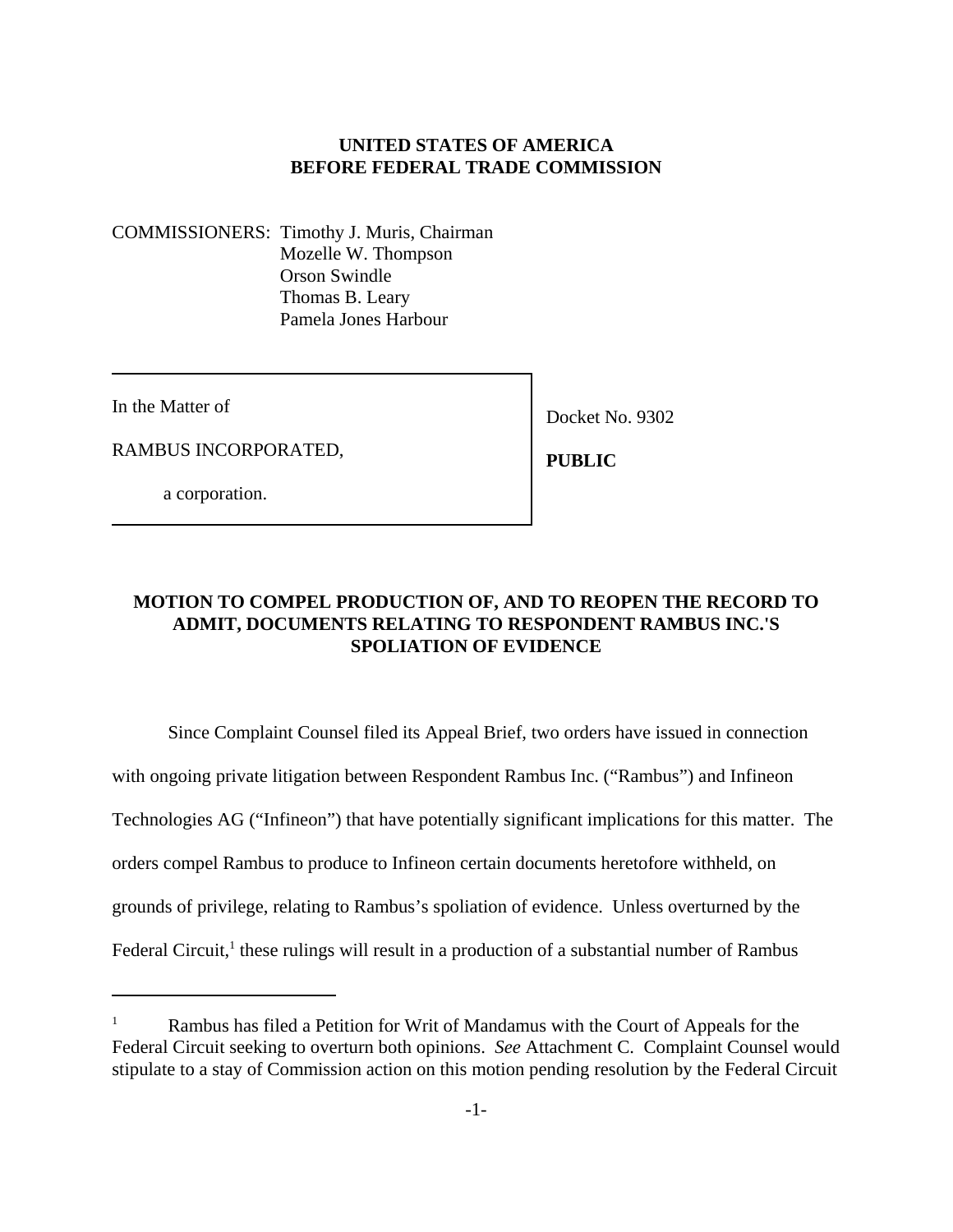documents relevant to issues in this litigation that heretofore have been unavailable to Complaint Counsel and the Commission. The court's opinions, based on an *in camera* review of more than 4,600 Rambus documents not produced in this matter on grounds of privilege, indicate that the documents to be produced contradict arguments made by Rambus in this litigation and call into question Judge McGuire's conclusions regarding the significance of Rambus's spoliation of evidence in this matter. Initial Decision at 244-45. Indeed, following review of these documents, the court found that spoliation of evidence of the type committed by Rambus "frustrate[s] the fair adjudication of controversies by depriving the finder of fact of evidence from which the truth may be discerned." Memorandum Opinion at 48, *Rambus, Inc. v. Infineon Technologies AG*, Civil Action No. 3:00cv524 (E.D. Va. May 18, 2004) (Payne, J.) (hereinafter "Crime-Fraud Opinion") (Attachment A).

Accordingly, to enable proper adjudication of the merits of this case, Complaint Counsel respectfully requests that the Commission compel production of, and reopen the record to include, all spoliation-related documents produced by Rambus pursuant to these orders in the *Infineon* matter.<sup>2</sup>

#### **I. Background**

of Rambus's petition. Rambus's Petition for Writ of Mandamus, as well as both of the attached May 18 opinions were obtained from Rambus's website.

<sup>2</sup> Complaint Counsel does not seek to delay the resolution of this appeal with the filing of this motion. Complaint Counsel believes that the current record provides more than ample evidence proving that Rambus violated Section 5 of the FTC Act, and Complaint Counsel urges the Commission to decide the merits of this matter promptly. At the same time, it appears that the documents in question are highly relevant to this appeal and would be helpful to the Commission in its deliberation. The documents are likely to become available during the pendency of this appeal, and it appears that inclusion of these documents in the record would not delay determination of this matter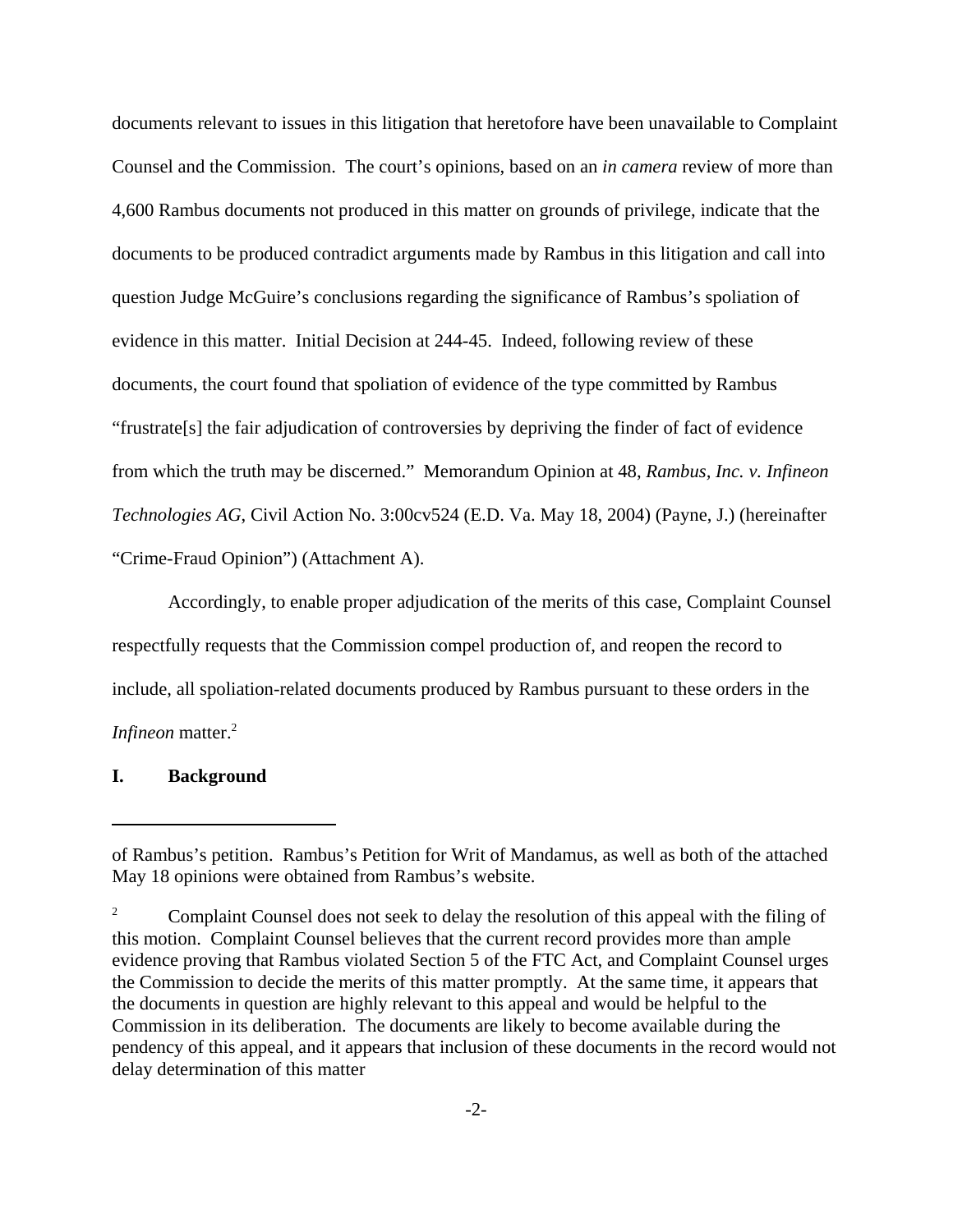On May 18, 2004, based on an *in camera* review of over 4,600 documents withheld by Rambus on grounds of privilege, Judge Payne of the Federal District Court of Eastern Virginia found that Rambus's "document retention program," pursuant to which it destroyed an enormous volume of documents, "was a key part of the company's patent litigation strategy from the time that it was implemented until after the initiation of [the *Infineon*] action." *Id*. at 45. He further found that "[t]he destroyed documents appear to have included many of the kinds of documents . . . that [are] useful in ascertaining truth and in testing the validity of positions taken in litigation," and that the "destruction of documents of evidentiary value under those circumstances is wrongful and is fundamentally at odds with the administration of justice." *Id*. at 46, 48. He ruled that privilege did not attach to documents relating to its document retention program, and ordered Rambus to produce such documents in that litigation. *Id*. at 49-51; *see also* Memorandum Opinion, *Rambus, Inc. v. Infineon Technologies AG*, Civil Action No. 3:00cv524 (E.D. Va. May 18, 2004) (Payne, J.) (hereinafter "Waiver Opinion") (Attachment B).

Indeed, the record evidence in this matter establishes that, beginning in 1998, Rambus intentionally destroyed an enormous volume of business records relevant to this proceeding. Rambus further instructed its outside counsel to destroy relevant documents, which he did. This evidence was the subject of three motions filed by Complaint Counsel during the course of this Part III litigation. In December 2002, Complaint Counsel filed a Motion for Default Judgment (or, in the alternative, lesser sanctions) based on Rambus's willful, bad-faith destruction of material evidence. Complaint Counsel also contended that certain evidence produced and used by Rambus constituted a waiver of attorney-client privilege, and in January 2003 filed a Motion to Compel Discovery with respect to documents relating to Rambus's document destruction as to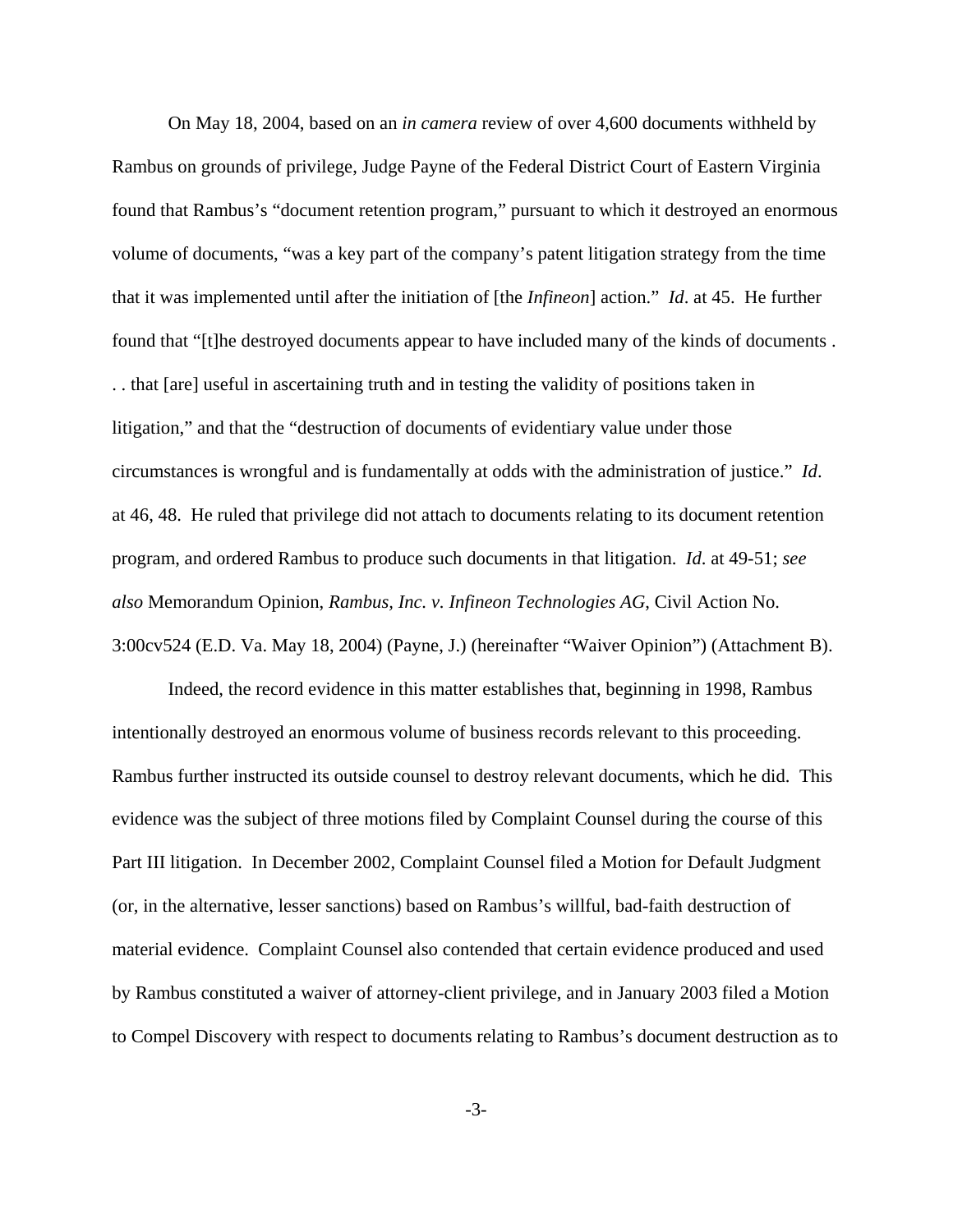which Rambus asserted privilege.<sup>3</sup> In February 2003, Complaint Counsel filed a third motion seeking collateral estoppel effect of certain factual findings in the *Infineon* litigation relating to document destruction. Rambus opposed these motions, asserting that it adopted and implemented its document retention in good faith, and that it was no different from the document retention programs in effect in other companies.

On February 26, 2003, Judge Timony issued an order finding that Rambus "intentionally destroyed documents . . . at a time when Rambus knew or should have known of related litigation" and "provided little, if any, guidance, to its employees as to what documents they were obliged to retain." Order (Default Judgment) (February 26, 2003) at 4. Although the available evidence did not "definitively establish that Rambus's document retention program was nothing more than a sham," it did "establish that Rambus acted with gross negligence concerning and reckless disregard of its obligations to preserve documents relevant to possible litigation." *Id*. at 8. He concluded that Rambus's actions amounted to spoliation of evidence. *Id.* at 4. He also found that "Rambus's utter failure to maintain an inventory of the documents its employees destroyed makes it impossible to discern the exact nature of the relevance of the documents destroyed to the instant matter." *Id*. at 7. Although he denied Default Judgment, Judge Timony concluded that sanctions were warranted, and adopted a series of factual presumptions against Rambus with respect to issues, the evidence relating to which likely was affected by Rambus's intentional destruction of documents. *Id*. at 8-9.

Judge Timony granted Complaint Counsel's motion relating to collateral estoppel, ruling,

<sup>&</sup>lt;sup>3</sup> Based on the description in Judge Payne's orders, it appears that this motion sought to compel production of the same documents that are now to be produced pursuant to Judge Payne's orders.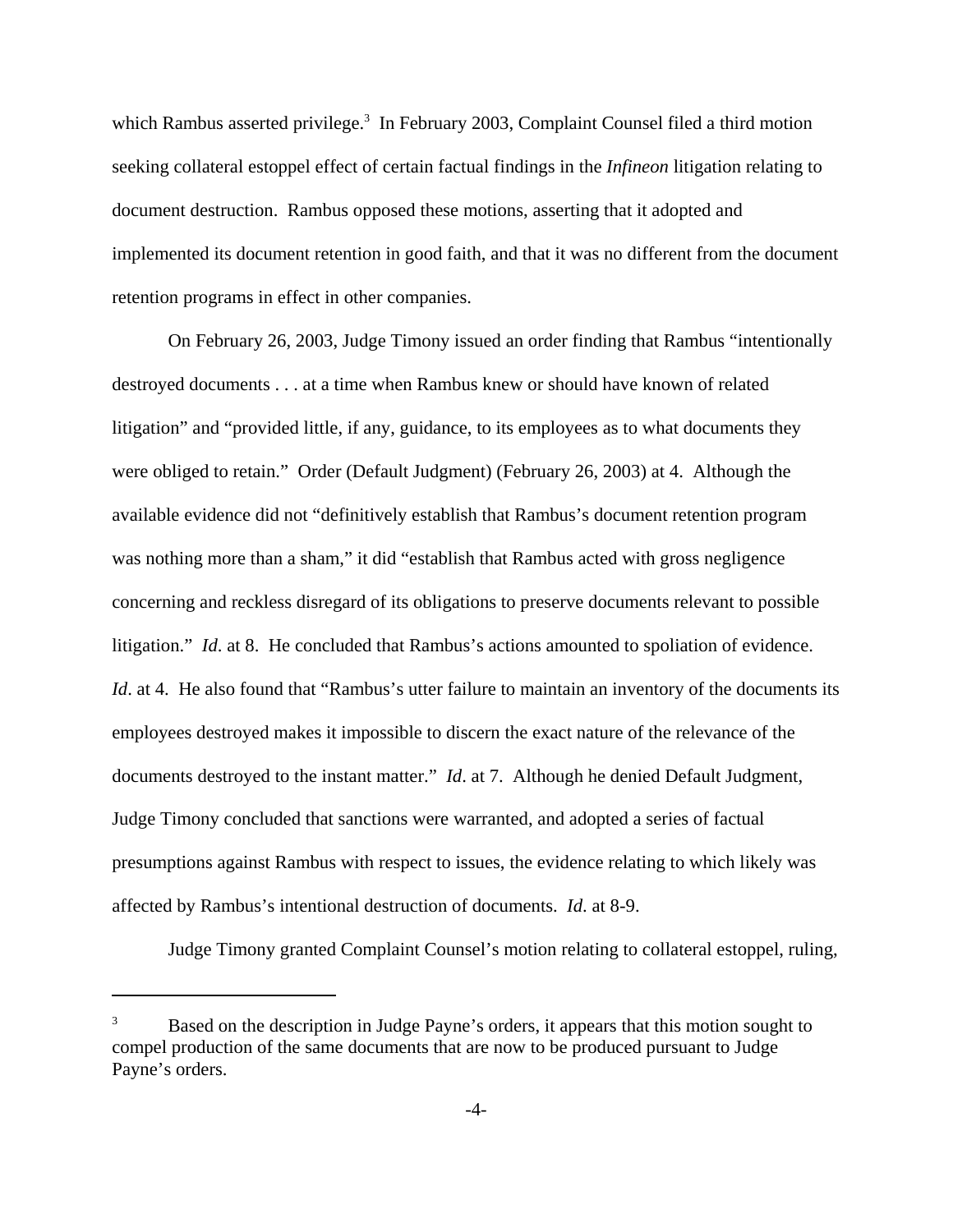*inter alia*, that Rambus instituted its document destruction "in anticipation of litigation" and "in part, for the purpose of getting rid of documents that might be harmful in litigation." Order (Collateral Estoppel) (February 26, 2003) at 5. Judge Timony denied Complaint Counsel's motion to compel discovery of allegedly privileged materials relating to Rambus's document destruction, ruling that, in light of the findings and sanctions imposed in his other two orders, the discovery sought by Complaint Counsel of allegedly privileged documents relating to Rambus's document destruction "would not materially advance the dispositive issues in this case." Order (Motion to Compel Discovery) (February 26, 2003).

One year later, in his initial decision, Judge McGuire overturned the substance of Judge Timony's orders. While noting "significant and ongoing concerns about the Respondent directing its employees to conduct a wholesale destruction of documents and failing to create an inventory of what was destroyed," and describing Rambus's conduct as "troublesome," Judge McGuire nevertheless dismissed Judge Timony's presumptions as either "moot" or "not relevant to any of the issues," and announced that the issue of spoliation of evidence "does not warrant the Court's continued attention." Initial Decision at 244-45. Specifically, Judge McGuire ruled that "the process here has not been prejudiced as there is no indication that any documents, relevant and material to the disposition of the issues in this case, were destroyed." *Id*. at 244. Through the combination of these rulings, Rambus has managed to escape without facing any consequences for its intentional destruction of documents and without having to provide any discovery of its allegedly privileged documents that are likely to help establish which documents it in fact destroyed.

In March 2004, in the private lawsuit it filed against Infineon, Rambus was forced to

-5-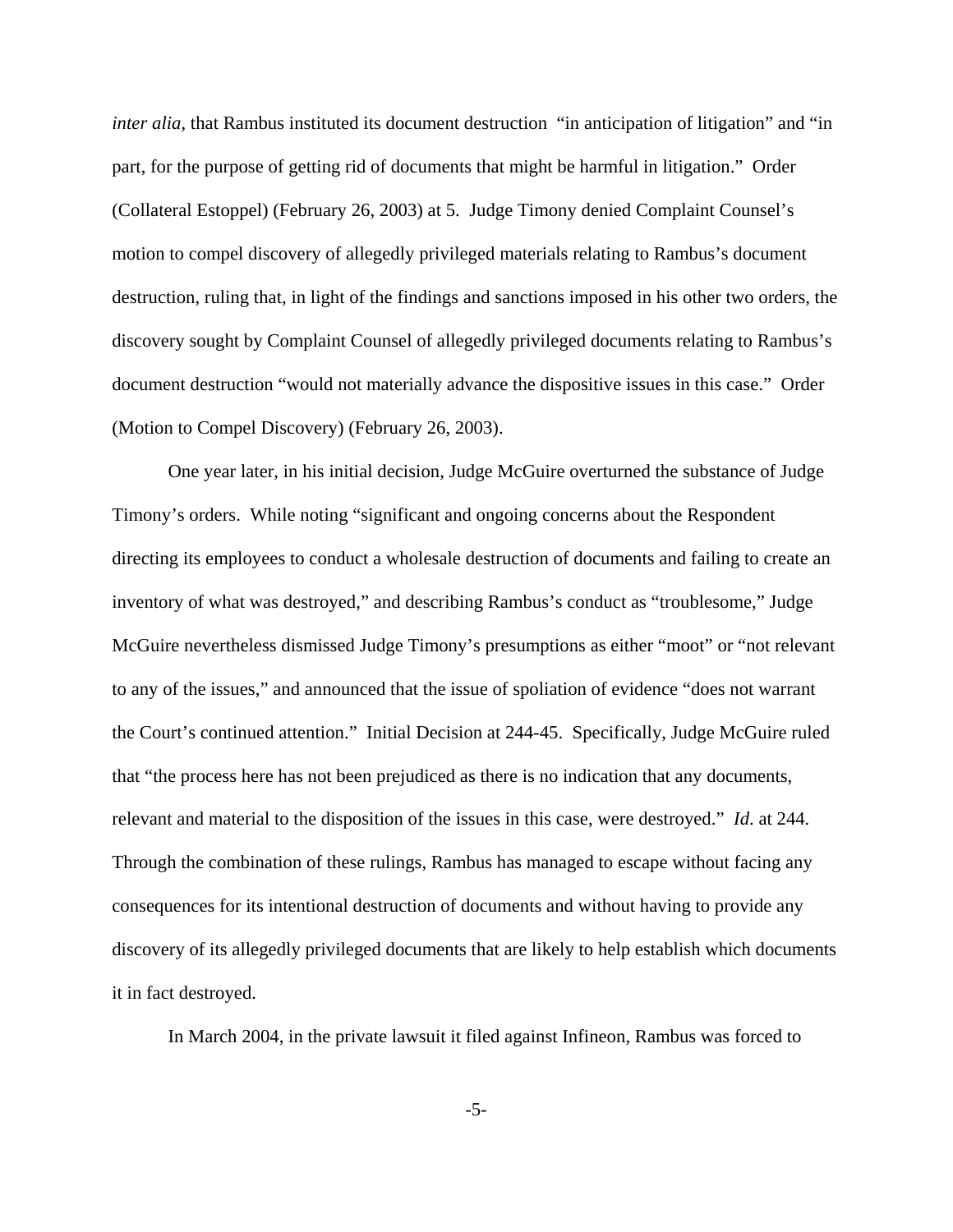produce *in camera* over 4,600 documents, all of which Rambus had previously withheld from Infineon, and from Complaint Counsel, on privilege grounds.<sup>4</sup>

On May 18, 2004, after conducting an extensive review of these previously-withheld documents, Judge Payne issued two separate rulings requiring Rambus to produce a subset of these documents, consisting of 27 specifically-identified documents as well as certain documents dated between January 1, 1998 and December 31, 2001 and relating to Rambus's document retention policy (hereinafter referred to as the "Spoliation Documents"). In the first opinion, Judge Payne ruled that, pursuant to the crime/fraud exception to the attorney-client privilege, Rambus shall no longer be entitled to make any assertion of privilege relating to the development or implementation of its document retention program. Crime-Fraud Opinion (Attachment A). This ruling is predicated upon Judge Payne's conclusion that Rambus's document retention program "was conceived and implemented as an integral part of its licensing and litigation strategy," that this strategy, "including the document retention program portion

<sup>&</sup>lt;sup>4</sup> Complaint Counsel sought, but failed to obtain, access to many of these documents during the course of the Part III litigation. In March 2001, Judge Payne pierced Rambus's attorney-client and work-product privileges pursuant to the crime-fraud exception. Based on the suggestion of the parties, however, he ordered discovery of such materials only through June 1996. The 4,600 items on Rambus's privilege log were documents, the production of which was not compelled by Judge Payne's March 2001 order. Complaint Counsel's motion for access to certain of these documents was granted by Judge Timony pursuant to the crime-fraud doctrine. Order at 3 (February 28, 2003) ("there is no reason why discovery under the crime-fraud exception must be limited only up to June 1996 . . .."). Judge McGuire granted Rambus's motion to reconsider. Order (March 26, 2003). Following another round of briefing, Judge McGuire affirmed Judge Timony's ruling on grounds of waiver. Order (May 13, 2003). After Rambus stated that it would seek interlocutory appeal or a writ of mandamus, Tr. 1735-39, Judge McGuire subsequently reversed both himself and Judge Timony and ruled that Rambus was not required to produce the documents in question. Order (May 29, 2003). Thus, neither Complaint Counsel nor the Commission have access to the 4,600 documents recently reviewed by Judge Payne.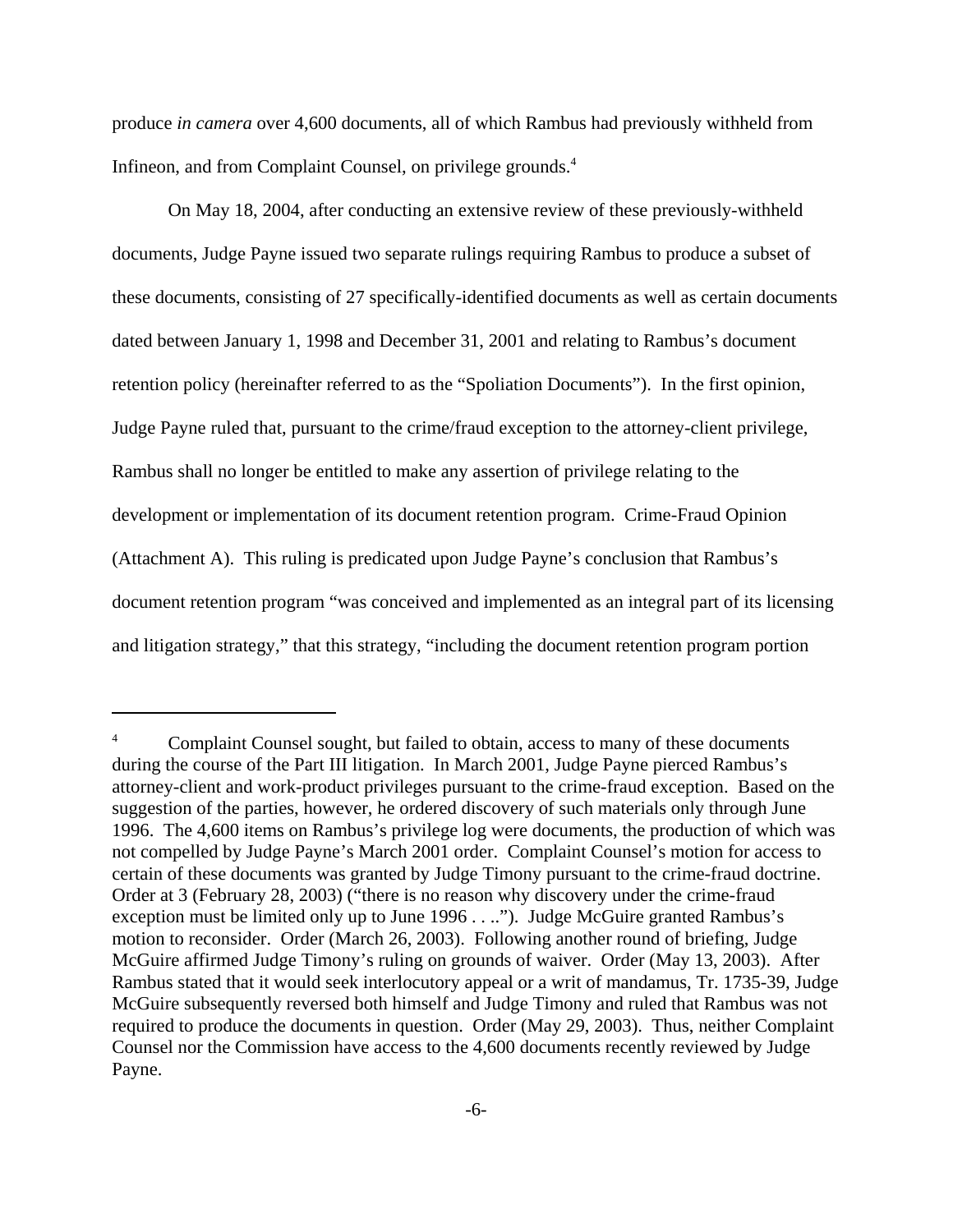thereof, was devised and implemented with the aid and advice of lawyers, both in-house and outside," and that the allegedly privileged documents evince Rambus's plan "to destroy discoverable documents as part of its litigation strategy." *Id*. at 47. In the second opinion, Judge Payne ruled that Rambus also waived any claim of privilege that it might otherwise assert on this issue, in part because, in this very FTC proceeding, "Rambus selectively disclosed certain privileged communications about the purpose, scope, and implementation of the company's document retention policy" and selectively "withheld" others. Waiver Opinion at 6 (Attachment B).

Rambus has filed a Petition for Writ of Mandamus with the Federal Circuit, challenging both of Judge Payne's opinions. Unless the Federal Circuit grants Rambus's petition and issues a writ of mandamus overturning both of Judge Payne's rulings, Rambus will be compelled to produce the Spoliation Documents.

### **II. Relevance to This Proceeding**

The Spoliation Documents appear to be directly relevant to issues now pending before the Commission. From Judge Payne's opinions, it appears that these documents supply the evidence that Judge Timony thought was missing, and which establishes that Rambus's document retention policy was in fact a "sham." Order (Default Judgment.) (February 26, 2003) at 8. Based on his review of the documents, Judge Payne concluded that:

> [T]he program was set up for what . . . rather clearly appears to have been an impermissible purpose – the destruction of relevant, discoverable documents at a time when Rambus anticipated initiating litigation to enforce its patent rights against already identified adversaries. . . . Simply put, destruction of documents of evidentiary value under those circumstances is wrongful and is fundamentally at odds with the administration of justice.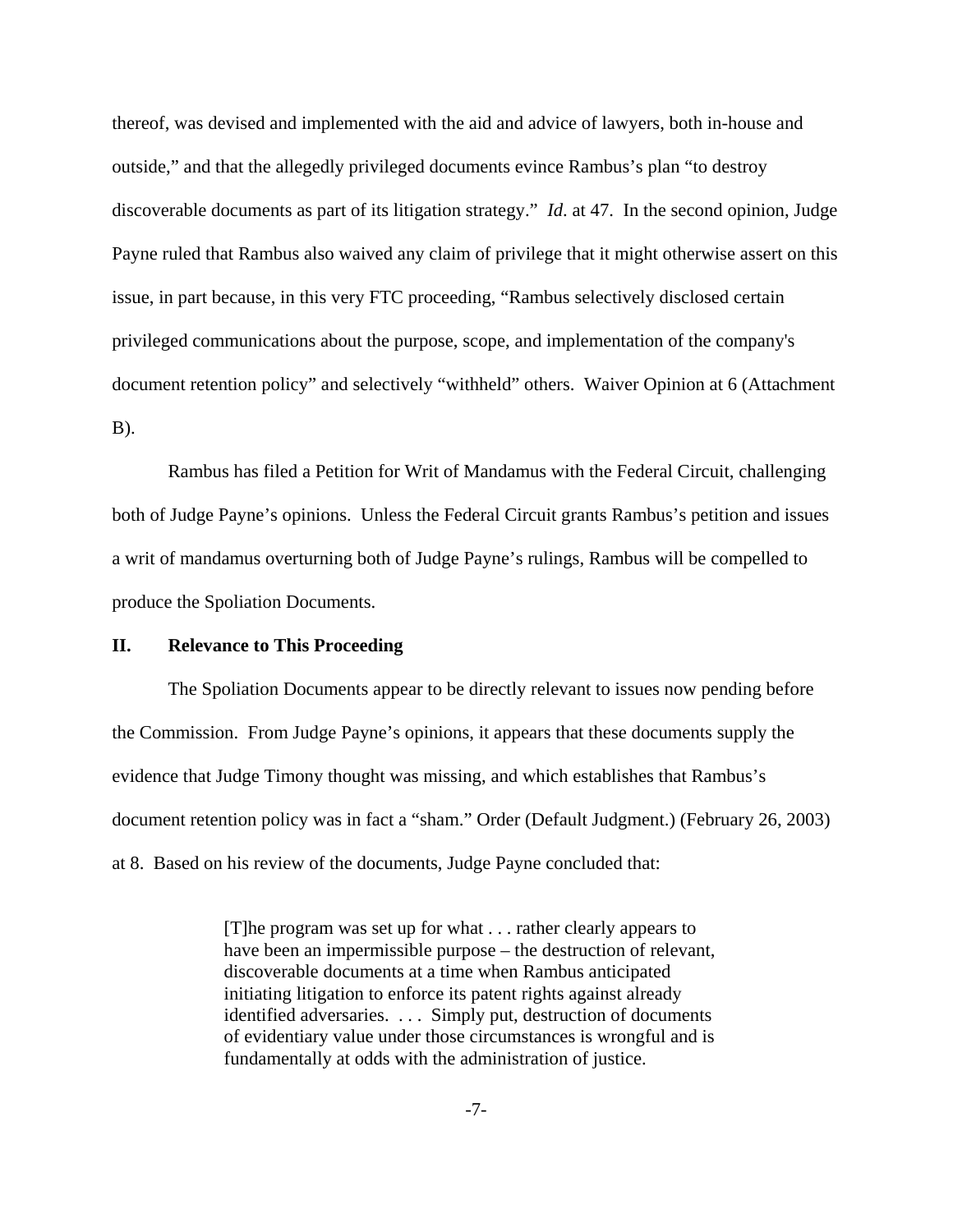Crime-Fraud Opinion at 48 (Attachment A). The Spoliation Documents apparently show that, at the same time and "as part of the same ongoing litigation strategy of which its document retention program was an integral part," Rambus "actually had identified the DRAM manufacturers with whom it planned to engage in litigation," "had even devised a sophisticated system to rate its litigation targets," and "chose the venues in which to litigate with its preselected litigation adversaries." *Id*. at 43. Judge Payne cited to 17 documents that "specifically link the advice about adopting, and the implementation of, the document retention program with the company's patent licensing and litigation strategy." *Id*. at 44 and n.32. Judge Payne concluded that Rambus's document retention program "was a key part of the company's patent litigation strategy from the time that it was implemented until after the initiation of" Rambus's lawsuit against Infineon. *Id*. at 45.

The Spoliation Documents also appear to shed new light on specific assertions and representations made by Rambus and its counsel in this litigation. For instance, in opposing Complaint Counsel's sanctions motion, Rambus steadfastly maintained that its document retention program was adopted for "wholly legitimate" purposes. Memorandum by Rambus Inc. in Opposition to Complaint Counsel's Motion for Default Judgment at 8; *see also id*. at 1 ("Complaint Counsel do not and cannot make the required showing that Rambus acted in bad faith when it adopted a routine document retention policy in 1998 similar to the policies in place at most public companies."). It now appears that, precisely when it was making these arguments, Rambus was asserting privilege in order to frustrate discovery of the very documents that would have revealed the truth. Based on his review of the allegedly privileged material, Judge Payne

-8-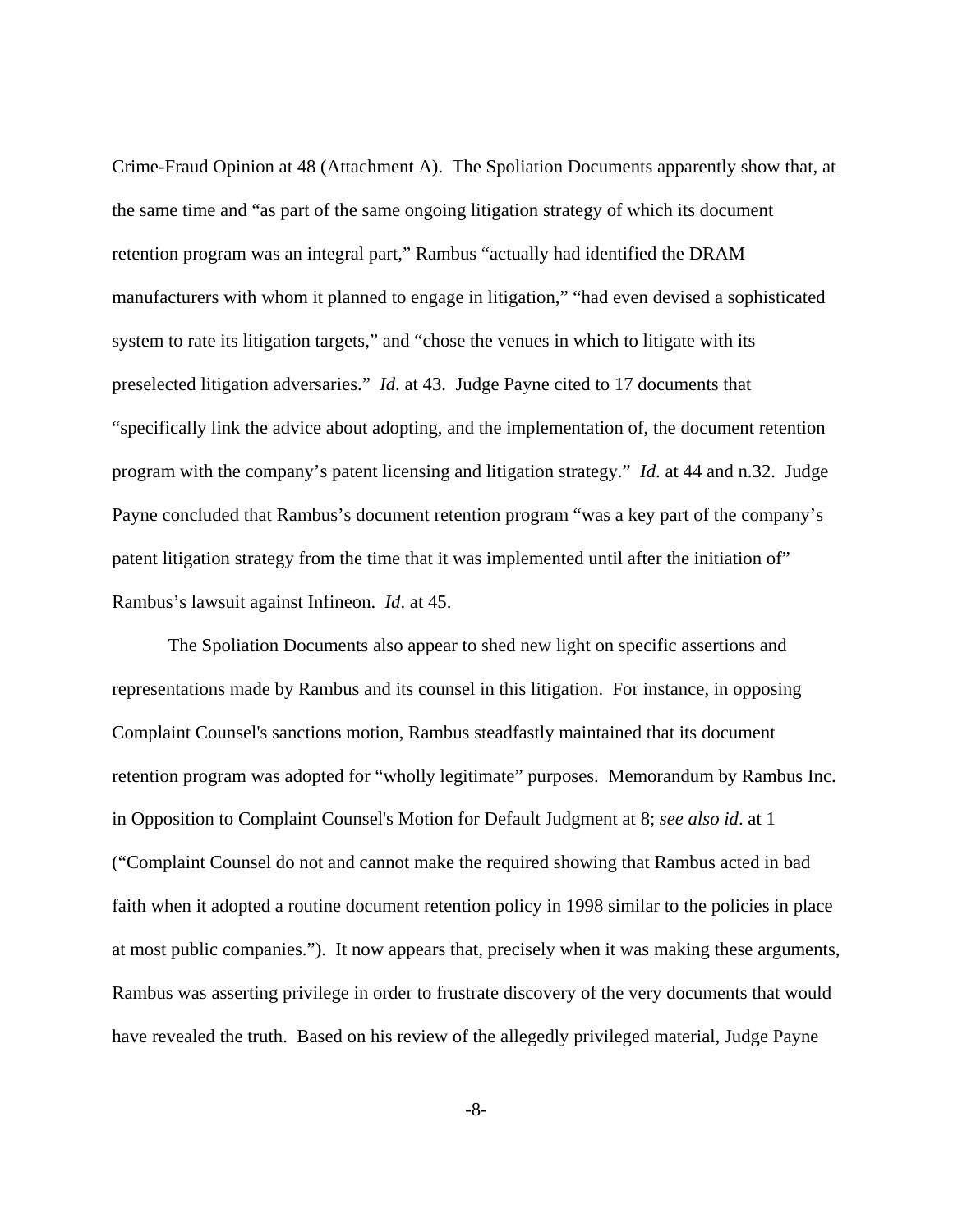### found that:

[T]he documents reviewed *in camera* paint a considerably different picture of the reasons for the conception, adoption, and implementation of Rambus' document retention policy. Those documents contradict the assertions made by Rambus in the FTC proceeding and here that its document retention program was conceived, adopted, and implemented for benign and legitimate purposes. Instead, the documents quite strongly indicate that the document retention program was conceived of as necessary because the company was planning to embark on patent litigation against DRAM manufacturers and that the document retention policy was part and parcel of the company's litigation strategy.

Waiver Opinion at 18 (emphasis added) (Attachment B). According to Judge Payne, Rambus's claim "that it established a legitimate document retention program for legitimate reasons . . . simply does not square with the record as it currently stands." Crime-Fraud Opinion at 47 (Attachment A). "There is nothing legitimate," Judge Payne stated, "about devising and implementing a plan to destroy documents as a core part of a patent licensing and litigation strategy." *Id*. at 47-48.

Judge Payne even found that, in opposing Complaint Counsel's Motion for Default Judgment, Rambus went so far as to "extract[] part of the July 22 management presentation [which Rambus refused to produce on grounds of privilege] and attach<sup>[]</sup> that part to Karp's affidavit in an effort to convince the administrative law judge presiding over the FTC action that its policy was not directed toward destroying documents that would be discoverable during litigation." Waiver Opinion at 8 (Attachment B). Rambus denies having done so. Petition for Writ of Mandamus at 40-42 (Attachment C). Only by reviewing the Spoliation Documents can the truth be known.

Most importantly, however, the Spoliation Documents appear to contradict Judge

-9-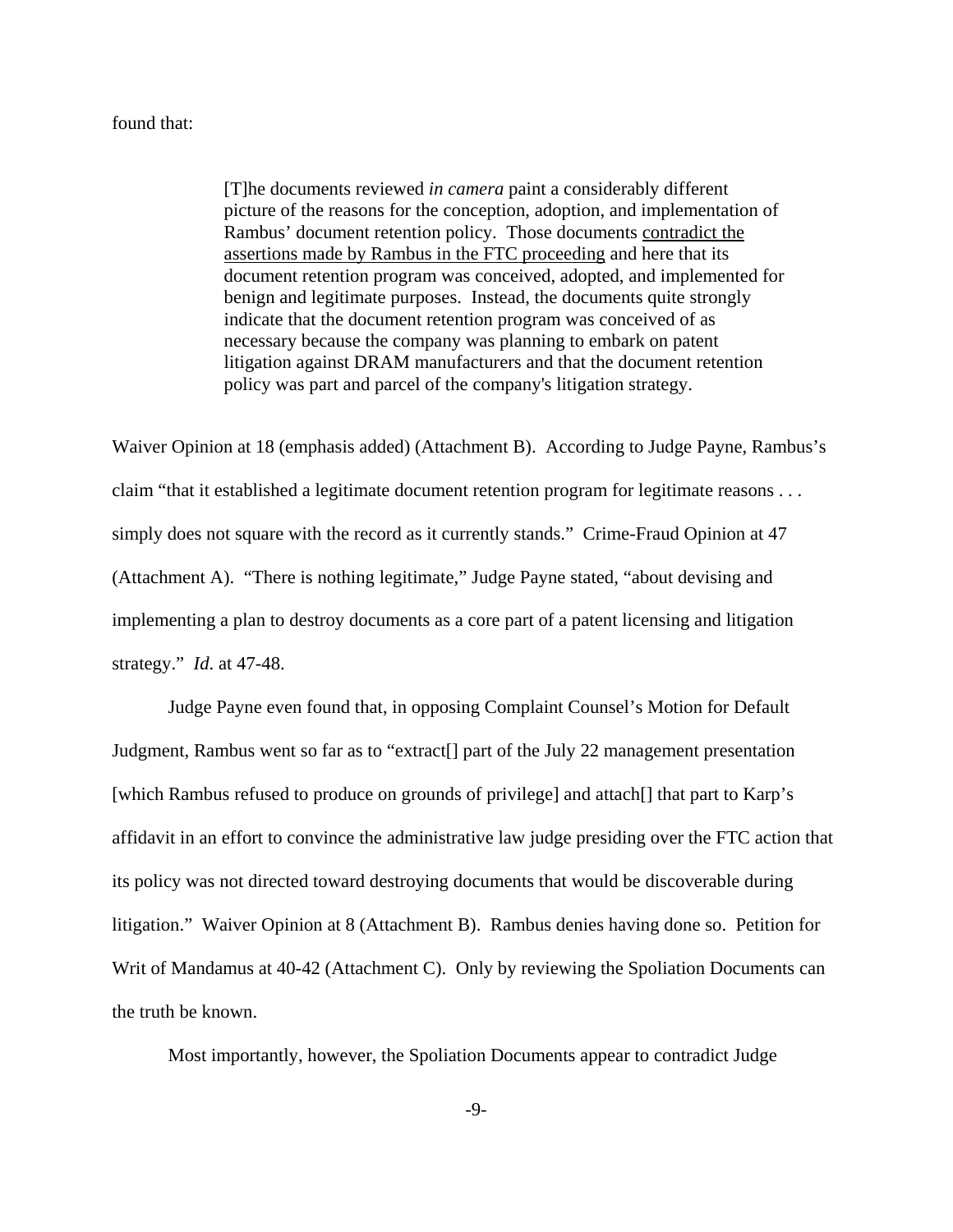McGuire's finding that "the document destruction issue in this case . . . does not warrant the [Commission's] continued attention" because "the process here has not been prejudiced as there is no indication that any documents, relevant and material to the disposition of the issues in this case, were destroyed." Initial Decision at 244. The Spoliation Documents appear to show otherwise. According to Judge Payne:

> The destroyed documents appear to have included many of the kinds of documents usually generated in the course of business that contain information that is useful in ascertaining truth and in testing the validity of positions taken in litigation . . ..

Crime-Fraud Opinion at 46 (Attachment A). Judge Payne described the destroyed evidence as

including:

. . . email communications, notes of license negotiations, contract drafts, as well as information about activities at JEDEC. So sweeping was the Rambus destruction that the destroyed documents may also include reverse engineering documents and claim charts and other infringement related documents.

*Id*. 5

<sup>5</sup> *See also id.* at 43 ("The record shows that the document destruction was on an enormous scale reaching all kinds of documents with potential relevance to this case and that it was voluminous, sweeping up and purging millions of documents under the control of Rambus, both in its own facilities and in the offices of its retained outside patent counsel.").

The Spoliation Documents also appear to reveal details about Rambus's document retention program that were not previously known to Complaint Counsel or to Judge McGuire. For instance, it was previously known that Rambus sponsored a "Shred Day" in September 1998 during which Rambus employees destroyed over 20,000 pounds of documents. However, the Spoliation Documents apparently show that Rambus also conducted Shred Days in 1999 and 2000. Crime-Fraud Opinion at 15; *see also id*. at 31-32 (citing a document referring to a "1999 shredding party at Rambus" among a list of action items relating to "Licensing/Litigation Readiness").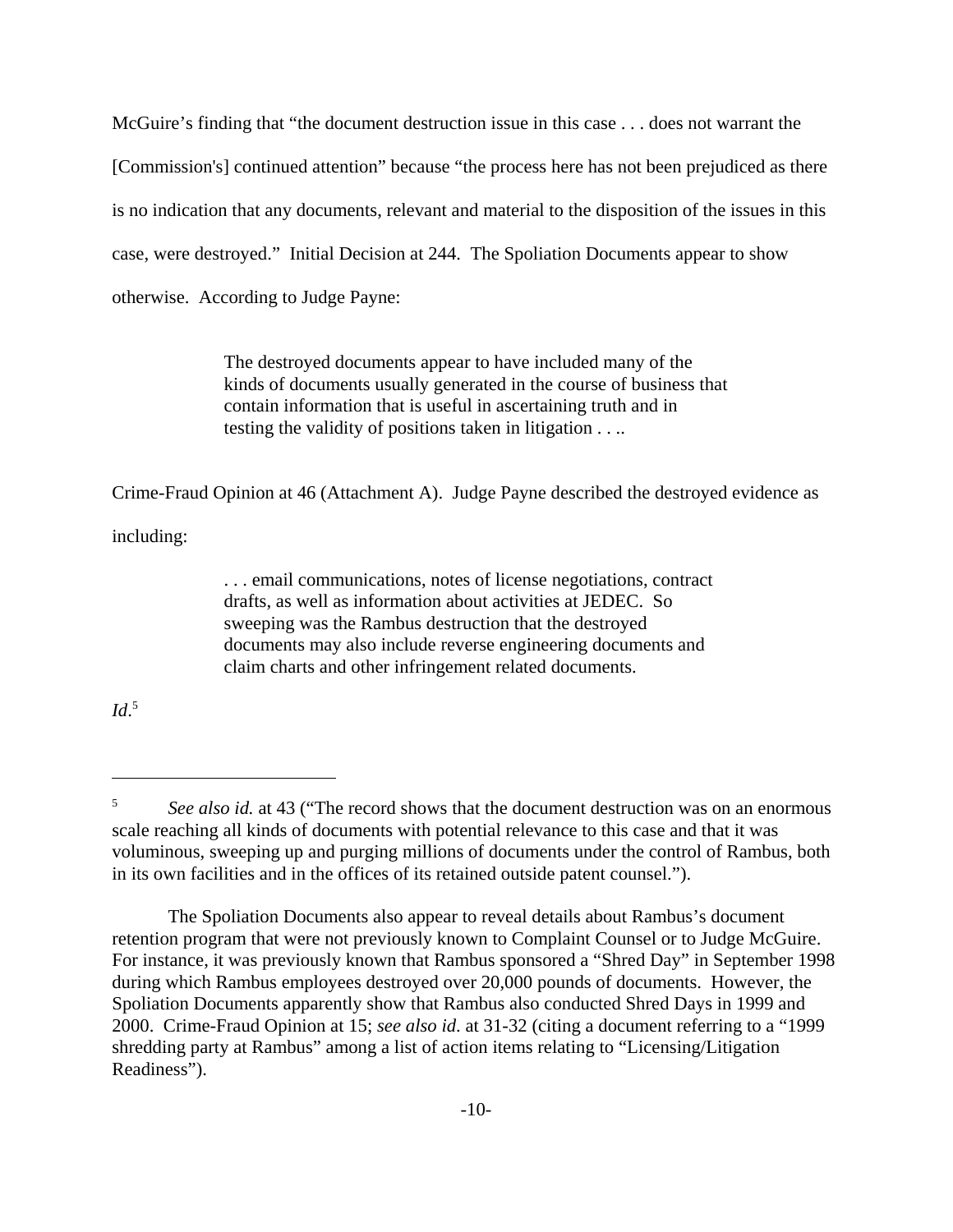Thus, the Spoliation Documents appear to confirm not only that evidence "relevant and material to the disposition of the issues in this case" were destroyed, Initial Decision at 244, but that the administration of justice in this matter has been prejudiced on at least two levels. First, at the general level, the Commission appears to be lacking certain of Rambus's routine internal business documents of the type that would permit it to test the veracity and accuracy of certain of Rambus's arguments in this litigation. As stated by Judge Payne:

> Such activities . . . frustrate the fair adjudication of controversies by depriving the finder of fact of evidence from which the truth may be discerned.

Crime-Fraud Opinion at 48 (Attachment A). Second, it appears that Rambus may have

destroyed evidence relating to central issues in this litigation. While substantial evidence

remains, it appears that Rambus could have destroyed evidence relating to such issues as:

- the identity of the individuals at Rambus who routinely followed JEDEC work and the purposes for which they used it;
- the understanding of Rambus individuals as to the work that JEDEC was undertaking;
- Rambus's understanding of its obligations under JEDEC's disclosure policy while it was a member, discussions within Rambus about what patent-related information Rambus should disclose to JEDEC, and the reasons for not disclosing patent-related information to JEDEC;
- the identity of the individuals at Rambus involved in the process of amending Rambus's pending patent applications (including, in particular, the individuals involved in the amendments to the '961 and '490 applications filed in January and June 1995 respectively);
- Rambus's understanding of the scope of its pending patent applications while it was a member (including any claims analyses performed internally or by outside patent counsel);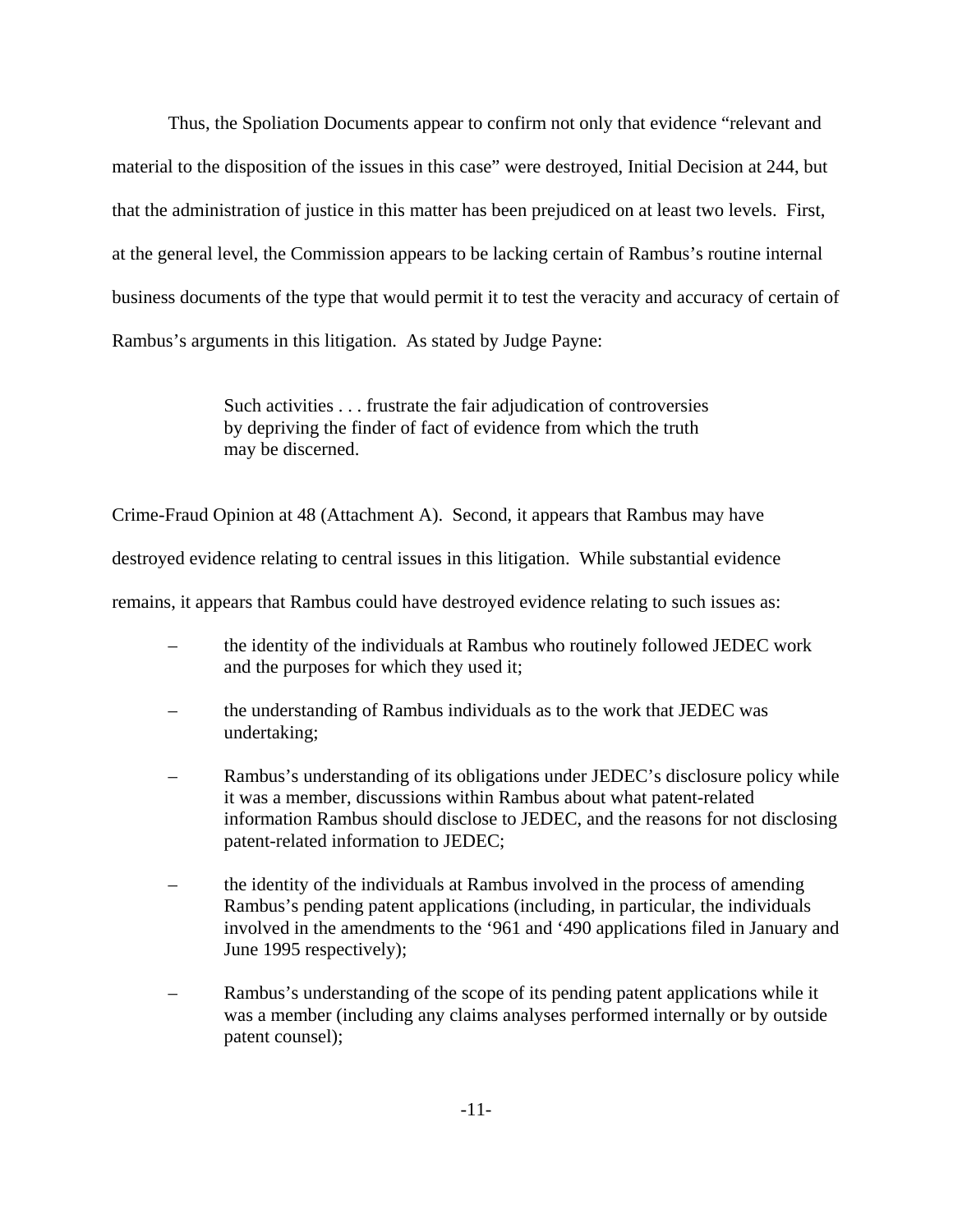- Rambus's understanding of the relationship between its pending patent applications and the ongoing work at JEDEC (including any claims analyses performed internally or by outside patent counsel);
- Rambus's purpose in preparing and filing amendments to its pending patent applications while it was a member;
- Rambus's understanding of other companies' knowledge of Rambus's patents; and
- Rambus's reasons for waiting until after the DDR SDRAM standard was adopted before asserting its patents against JEDEC-compliant products.

When evaluating the record evidence in this matter, the Commission is entitled to whatever light the Spoliation Documents provide concerning documents and materials no longer available because of Rambus's litigation misconduct.

#### **III. The Spoliation Documents Should Be Produced and Admitted into the Record**

The Spoliation Documents should be produced and admitted – they are admissible pursuant to 16 C.F.R. § 3.43(b), would not be privileged, and satisfy the criteria for reopening the record.

The documents apparently are contemporaneous business documents from the files of Rambus itself or of its outside counsel. As such, they are presumptively authentic. 16 C.F.R. § 3.43(b)(2). Judge Payne's detailed review of the documents and his reliance on them in his two opinions indicates that the Spoliation Documents are reliable. As set forth in Section II above, the Spoliation Documents are highly relevant and material to issues in this litigation. *See also* Complaint ¶ 121.

If either of Judge Payne's opinions becomes final, the Spoliation Documents are not privileged. A Court of Appeals' ruling denying a petition for writ of mandamus and upholding a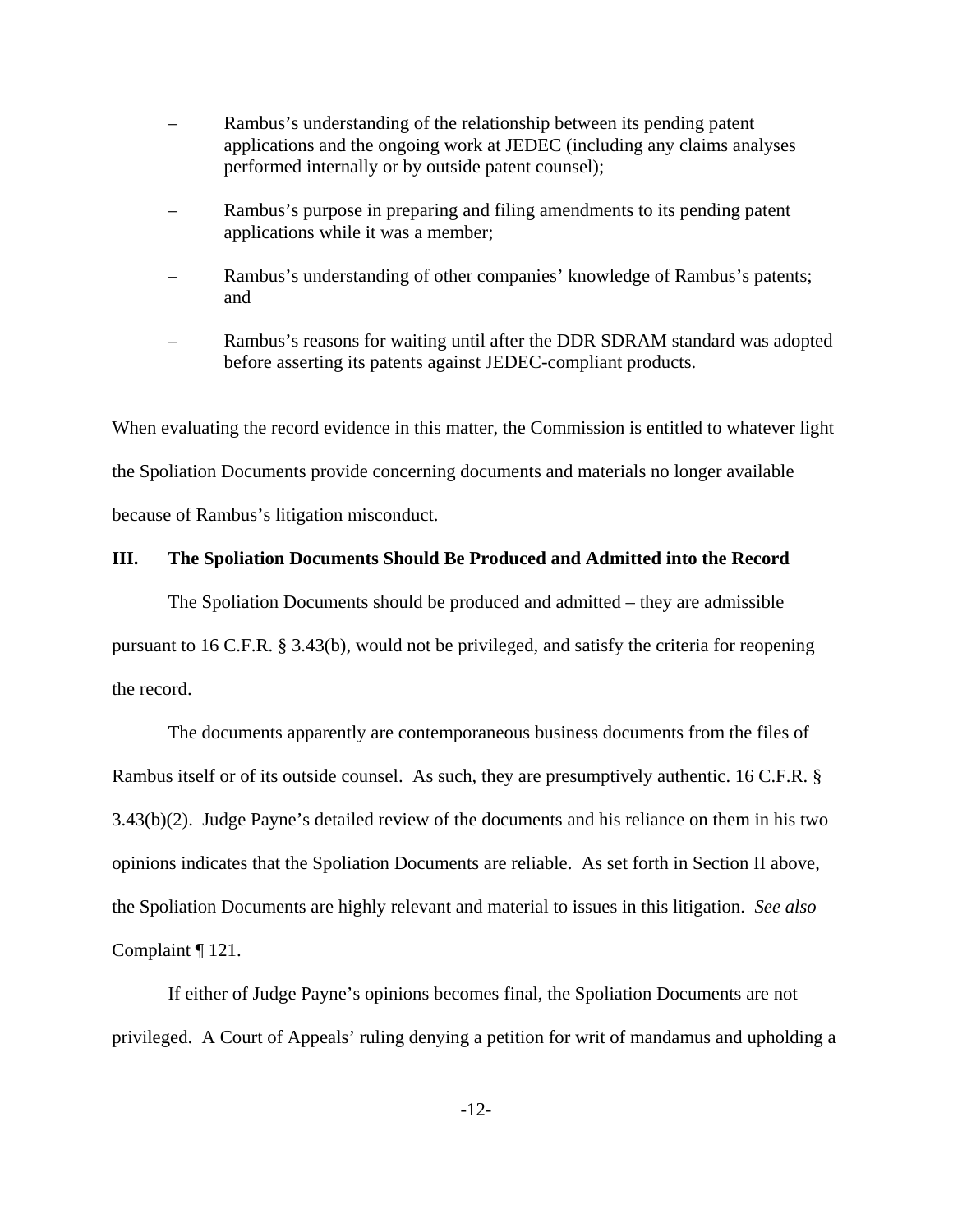district court's order that a party's documents are not privileged is entitled to collateral estoppel effect and is determinative in Commission proceedings, so long as the matter was actually litigated and determined by a court of competent jurisdiction. *See F.T.C. v. GlaxoSmithKline*, 202 F.R.D. 8, 11 (D.D.C. 2001). In this litigation, Rambus has conceded that "case law in the District for the District of Columbia arguably supports the principle that a determination of the applicability of privilege in a civil lawsuit may have preclusive effect in an action pending before the Commission." Opposition to Complaint Counsel's Motion to Compel Discovery (January 21, 2003) at 17-18.

The Commission is authorized to reopen the record at this time. 16 C.F.R. § 3.54(a). Reopening the record to receive supplemental evidence is appropriate if: (1) the moving party can demonstrate due diligence; (2) the proffered evidence is probative; (3) the proffered evidence is not cumulative; and (4) the non-moving party would not be prejudiced. *In re Brake Guard Products Inc.,* 125 F.T.C. 138, 248 n.38 (1998) *citing Chrysler Corp. v. FTC,* 561 F.2d 357, 361-63 (D.C. Cir. 1977) (affirming the admission of new evidence by the Commission). Those criteria are satisfied here.

Complaint Counsel acted diligently to attempt to compel production of the Spoliation Documents during Part III litigation. *See* Motion to Compel Discovery Relating to Rambus's Document Destruction (January 31, 2003); Order Denying Complaint Counsel's Motion Relating to Rambus's Document Destruction (February 26, 2003). Complaint Counsel have not sought to relitigate this issue on appeal, choosing instead to focus on the merits. Upon learning of Judge Payne's order, however, and the prospect that Rambus will definitively lose any privilege claims regarding, and be forced to turn over to litigation opponents, the Spoliation Documents,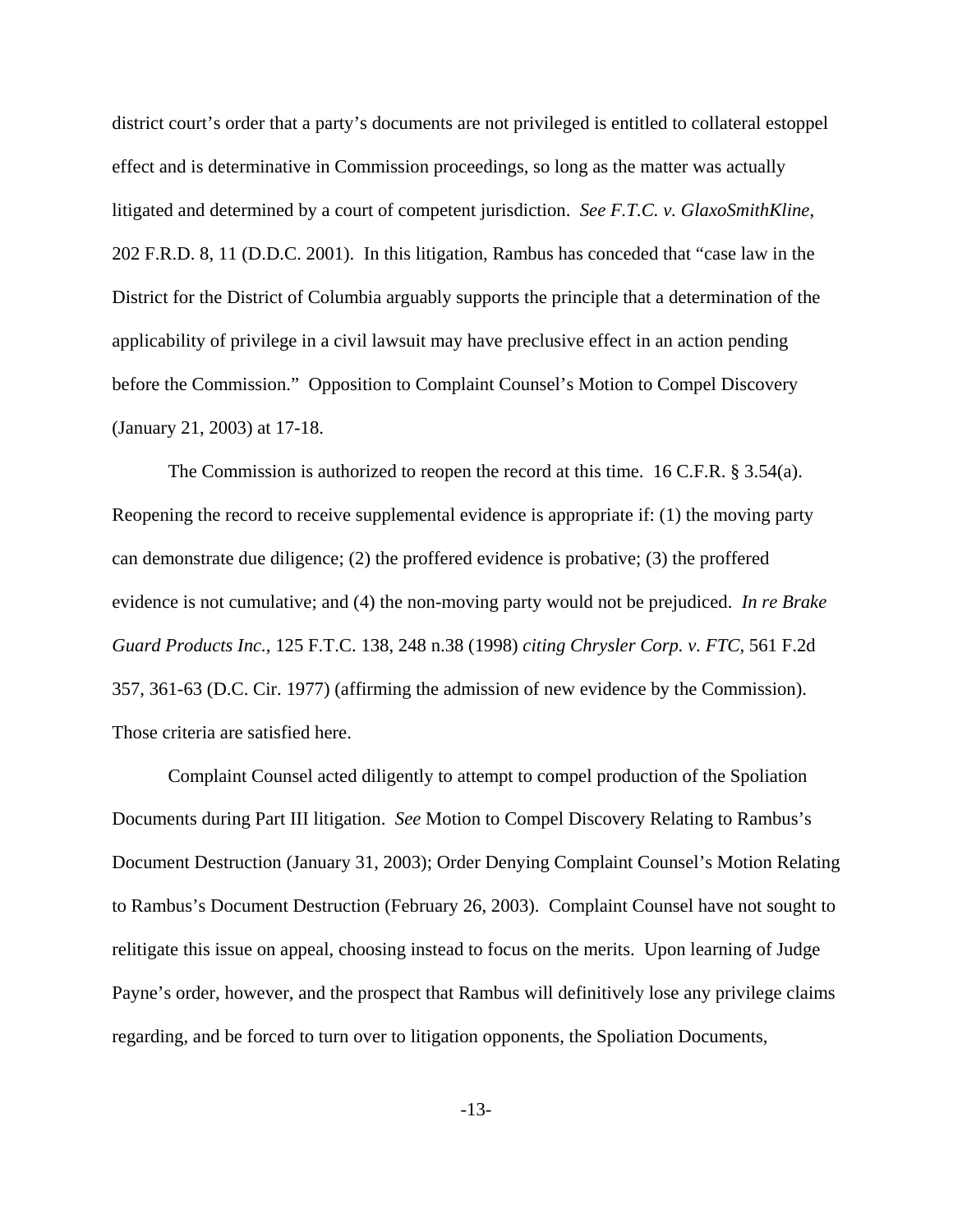Complaint Counsel moved promptly to seek to ensure that any such documents produced by Rambus in the private litigation it initiated in District Court are also made available to the Commission in this matter.

The Spoliation Documents are probative, and non-cumulative, for all the reasons set forth in Section II above. While the record contains ample evidence proving that Rambus violated Section 5 of the FTC Act, the Spoliation Documents appear to provide important information about additional evidence that may no longer exist.

Nor can Rambus assert any good-faith claim of prejudice. Rambus has been on notice since the initiation of this Part III litigation that its destruction of relevant documents is an issue in this case. *See* Complaint ¶ 121. This motion does not seek to pierce or destroy any privilege that Rambus otherwise might maintain against Infineon. As stated above, Complaint Counsel is willing to stipulate to a stay of Commission action on this motion pending determination by the Federal Circuit of Rambus's petition for a writ of mandamus. Thus, this motion will not determine any of Rambus's rights. Rather, it simply seeks to ensure that documents as to which Rambus no longer can assert privilege, and that are produced to another litigation opponent (in litigation that Rambus itself commenced), are not excluded from the record in this matter because of an accident of timing.

Additionally, it appears that Rambus may have used its claims of privilege improperly in this matter in order to promote false arguments while sheltering from discovery the documents that would have revealed the truth. Waiver Opinion at 8-9, 18 (Attachment B). Having destroyed relevant evidence, Rambus now argues on appeal that Complaint Counsel have failed to produce sufficient evidence of certain elements of its case. Admission into the record of the

-14-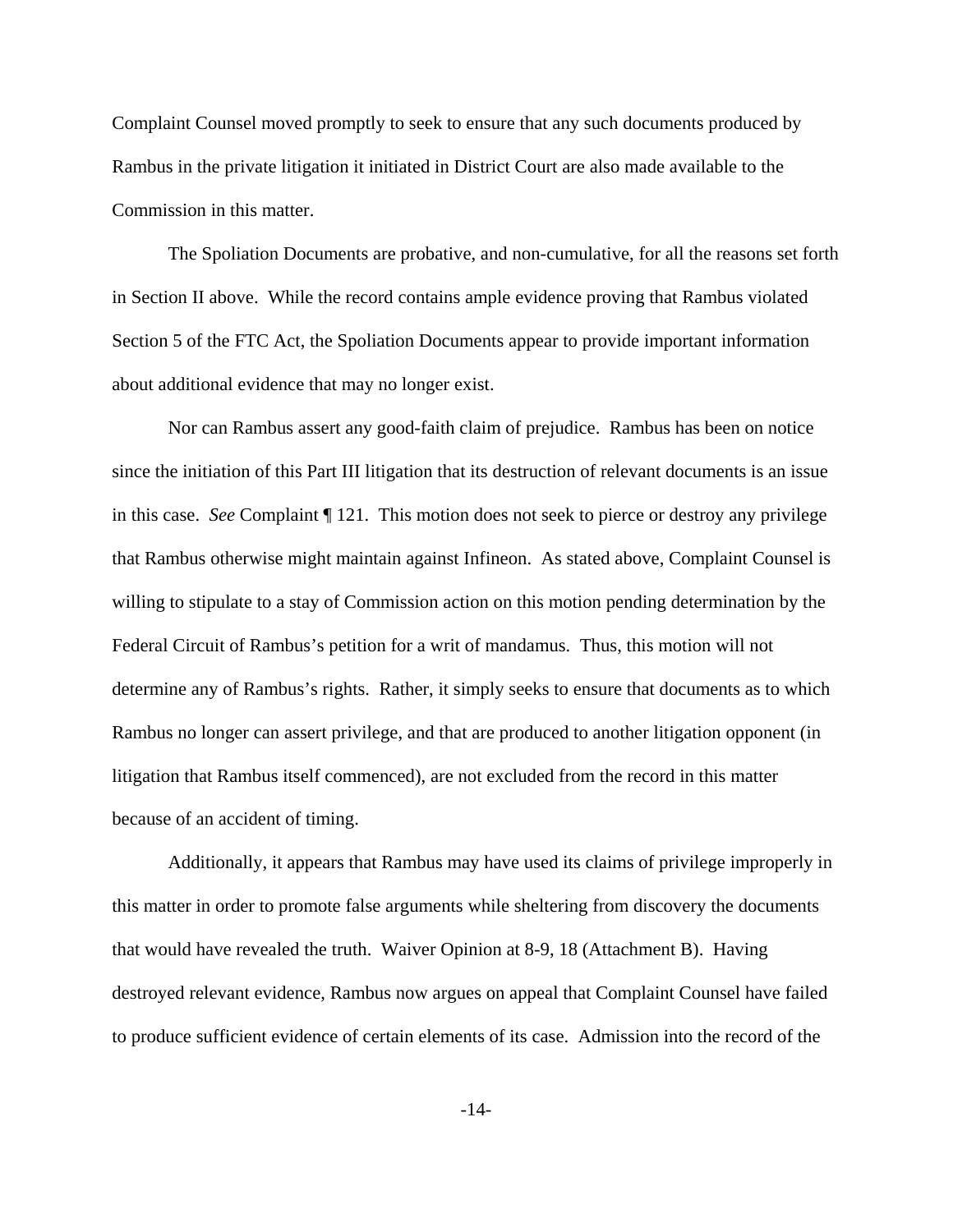Spoliation Documents would not prejudice Rambus in any way, but would only serve to offset in part the effects of Rambus's past litigation misconduct.

#### **CONCLUSION**

For the forgoing reasons, Complaint Counsel respectfully requests that the Commission compel production of, and reopen the record to admit, all documents produced in the *Infineon* litigation pursuant to the attached orders, if either order becomes final.

Respectfully submitted,

\_\_\_\_\_\_\_\_\_\_\_\_\_\_\_\_\_\_\_\_\_\_\_

Geoffrey D. Oliver Patrick J. Roach Robert P. Davis Lisa D. Rosenthal

Bureau of Competition Federal Trade Commission Washington, D.C. 20008 (202) 326-2275 Counsel for the Complaint

July 2, 2004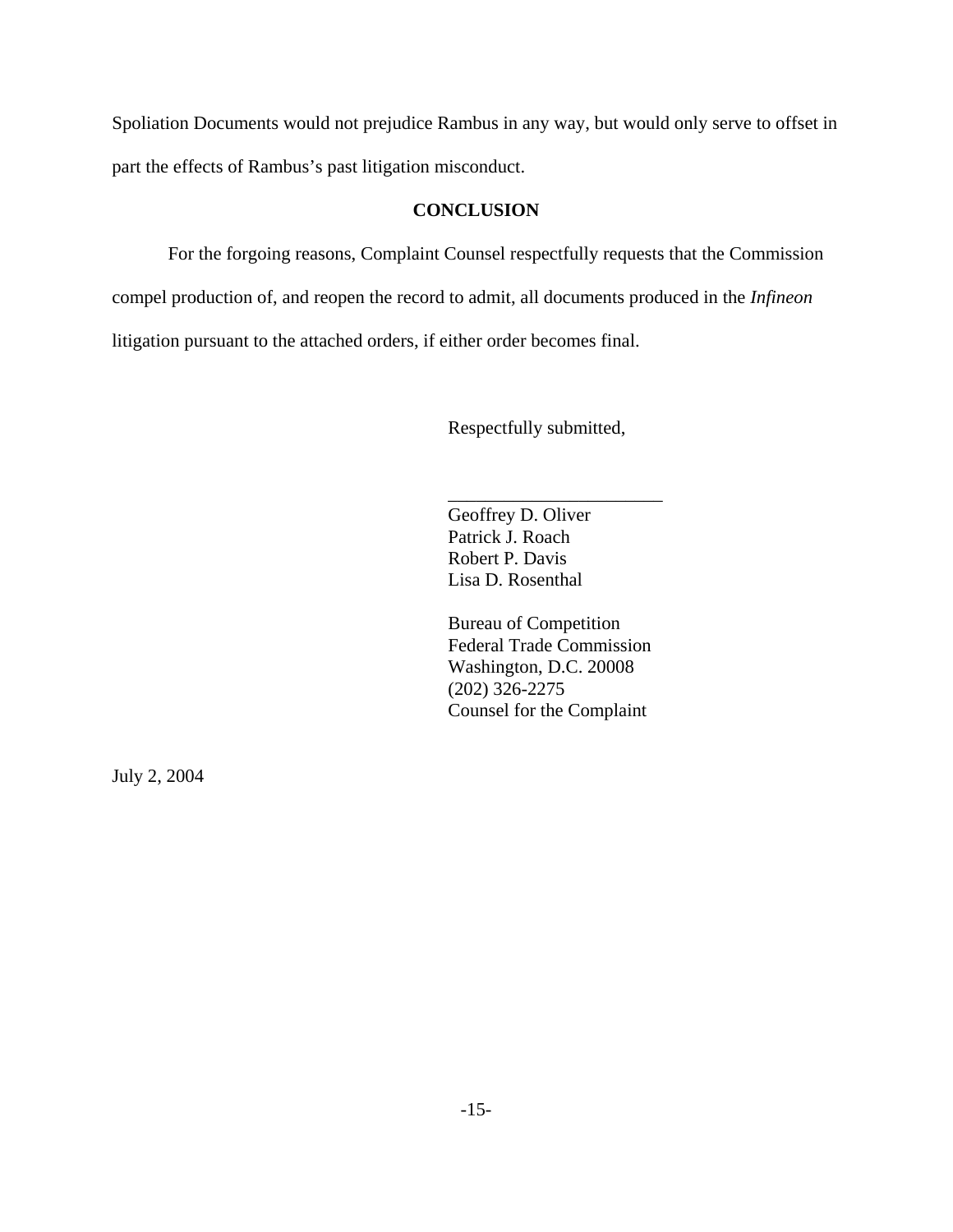# **UNITED STATES OF AMERICA BEFORE FEDERAL TRADE COMMISSION**

COMMISSIONERS: Timothy J. Muris, Chairman Mozelle W. Thompson Orson Swindle Thomas B. Leary Pamela Jones Harbour

In the Matter of

RAMBUS INCORPORATED,

Docket No. 9302

a corporation.

## **PROPOSED ORDER**

Having considered Complaint Counsel's Motion to Compel Production of, and to Reopen the Record to Admit, Documents Relating to Respondent Rambus, Inc.'s Spoliation of Evidence, Complaint Counsel's Motion is hereby granted. Accordingly,

IT IS ORDERED THAT Rambus shall produce in this matter all documents it must produce pursuant to either of the Memorandum Opinions.

IT IS FURTHER ORDERED THAT the record be reopened for the purpose of admitting such documents.

\_\_\_\_\_\_\_\_\_\_\_\_\_\_\_\_\_\_\_\_\_\_\_\_\_\_

By the Commission.

Donald S. Clark

Secretary

ISSUED: